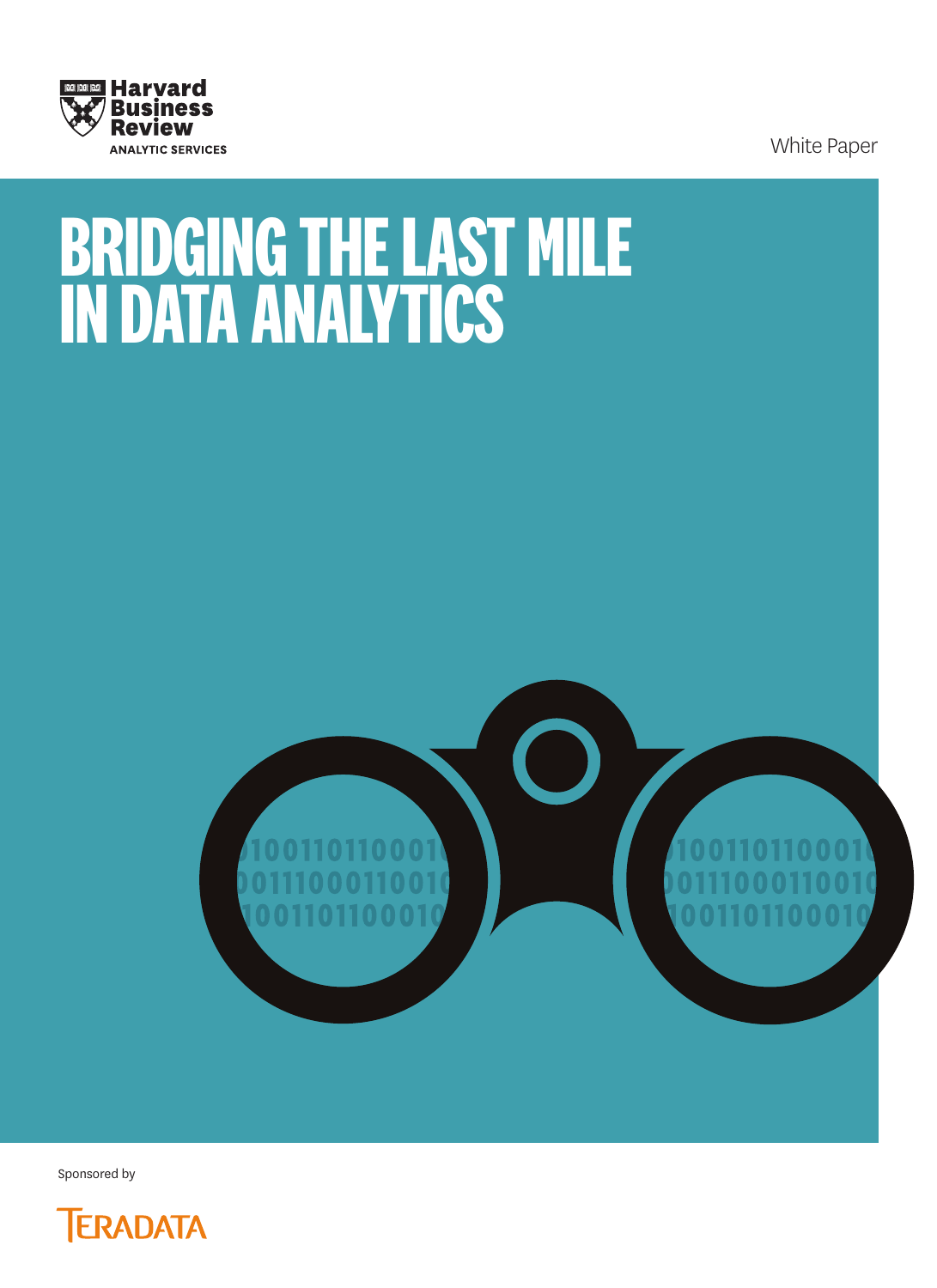#### SPONSOR PERSPECTIVE

What good are analytical insights from data if you can't use them to drive business decisions? Despite significant investment in data and analytics, only 14% of executives surveyed say their organizations can operationalize analytics—or quickly and efficiently act on analytical insights to deliver desired business outcomes. Bridging the "last mile," the gap between uncovering data-driven insights and extracting value from them, continues to be a challenge for most organizations.

Teradata Velocity, the portfolio of Teradata's Global Services offerings, addresses this challenge by using a systematic, business value framework approach that aligns technology, people, process, and strategy to help companies generate high-impact business outcomes. Velocity's three service categories—advise and architect, design and implement, and optimize and manage—are designed to assist companies throughout the data and analytic journey. Velocity takes the complexity and guesswork out of implementing a full lifecycle data and analytic solution, so that clients can harness the power of all their data—while combining speed, direction, and scalability to solve their toughest problems. It is the skill and experience of our consultants that make this happen. Among our industry and data science consultants, 18% worked in systems integrator (SI) consulting, 44% held an executive role in their industry, and 95% acted as an analytics practitioner or manager.

Teradata is a strategic partner to the world's top brands and leading enterprises across all industries. With our proven knowledge, technology, services, intellectual property, and expertise in data science and advanced analytics, we are a trusted advisor that helps companies leverage all their data to drive ongoing business value and continuous improvement. Our customers include 18 of the top 20 global commercial and savings banks, 19 of the top 20 telecommunications companies, all 6 of the top 6 airlines, 11 of the top 20 healthcare companies, 18 of the top 20 global retailers, 14 of the top 20 travel and transportation companies, and 13 of the top 20 manufacturing companies.

Additionally, through Velocity's Agile Analytics Factory Program, we partner with our clients to help set a clear analytic vision and roadmap; design and implement robust, scalable, and secure analytics ecosystems; and operate the environment using proven, leading practices to ensure continuous innovation through analytics. For instance, Siemens secured market share and achieved 99% on-time arrival rate for their trains. RBC increased their leads twofold via behavior-based triggers. Volvo's insight into their data has improved product safety and reliability through simulation-level accuracy.

Teradata assists in developing strategies that break down silos to unify data across all systems, unlocking the transformational value of data and analytics—and unleashing the potential of great companies. Our goal is to help close the "last mile," helping our clients uncover actionable insights that lead to high-impact business outcomes.



**RICK FARNELL SENIOR VICE PRESIDENT TERADATA GLOBAL SERVICES**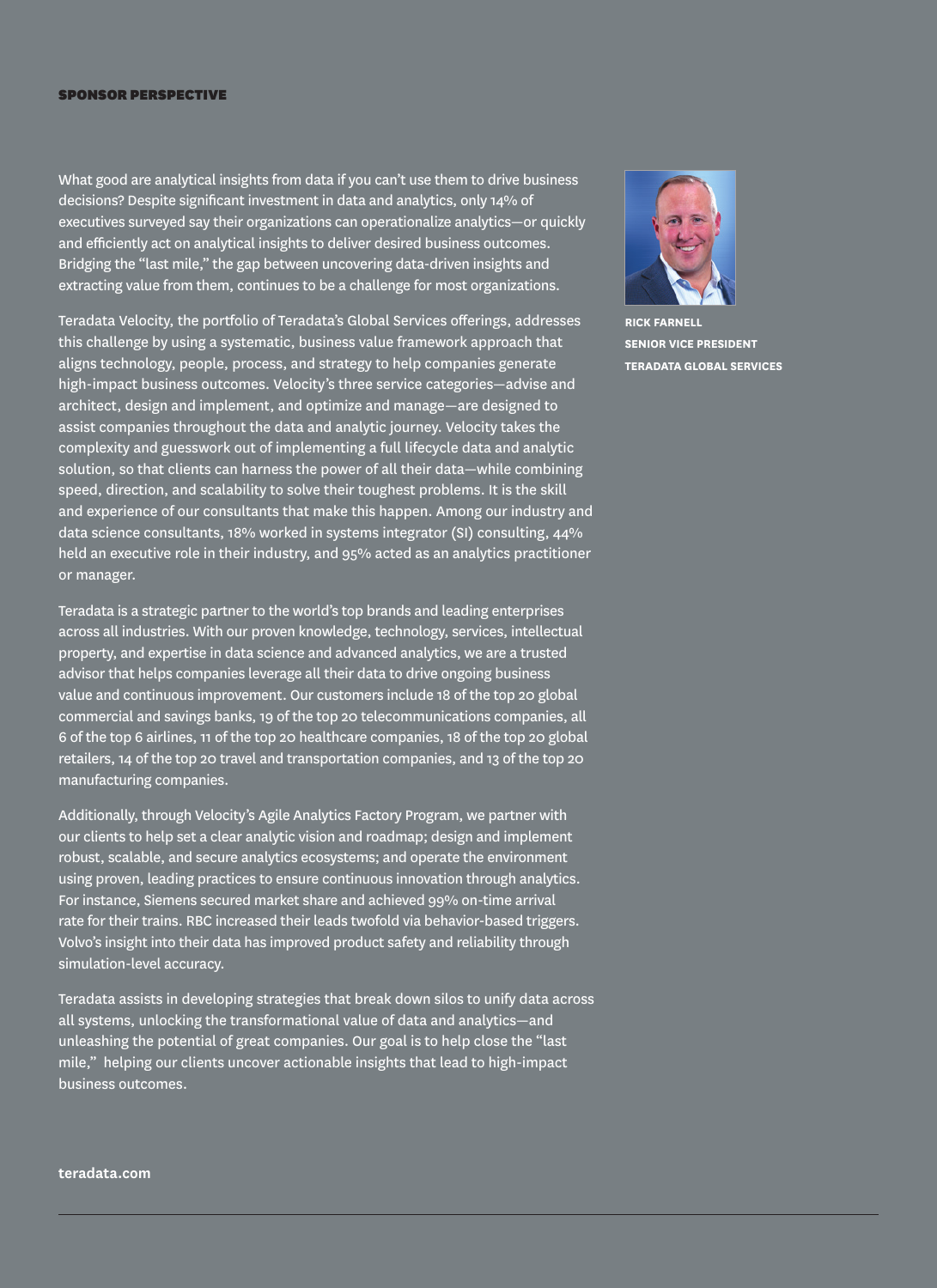## **BRIDGING THE LAST MILE IN DATA ANALYTICS**

It's been at least a decade since the business community first recognized the challenge of bridging the notorious "last mile" of data analytics—the devilish gap between uncovering a data-driven insight and actually extracting value from it.

In a handful of industries, companies have begun to crack the code. Day by day and hour by hour, airlines and hotels use constantly updated real-time supply and demand data to drive dynamic pricing models that maximize profitability with little or no human intervention. Financial services firms use similar models to make decisions about who should receive credit or insurance, and on what terms, faster than any human underwriter could. Package delivery companies use them to route drivers more efficiently.

For many organizations, though, the struggle continues. Despite advances in data science, many still find it difficult to take an analytical insight derived from data and insert it deep into their decision-making or operational processes to deliver desired business outcomes. In a recent survey by Harvard Business Review Analytic Services, 44% of executives said their organizations are not effective at deriving market insights from analytics, and in yet another survey only 14% rated their organizations highly on their ability to act quickly on such insights.

"Many companies see that new technology has provided them with a lot of data, and more information about their customers and stakeholders," says Rajkumar Venkatesan, professor of business administration at the University of Virginia. "But they're not fully capable of harnessing the potential of this data in terms of customer insights or changes to their business strategy."

Apart from the examples mentioned earlier, many companies that do succeed in converting data-driven findings into actionable decisions often find it akin to capturing lightning in a bottle—it happens from time to time, but is not consistently repeatable. What they need is a way to turn data analytics into a systemic innovation engine with all the structure and supporting mechanisms common to any sustainable process, such that they can quickly and efficiently operationalize data-driven insights. SEE FIGURE 1, PAGE 3

DESPITE ADVANCES IN DATA SCIENCE, MANY STILL FIND IT DIFFICULT TO TAKE AN ANALYT INSIGHT DFRIVED FR DATA AND INSERT INTO THEIR DECISION-MAKING OR OPERATIONAL PROCESSES TO DELIVER DESIRED BUSINESS OUTCOMES.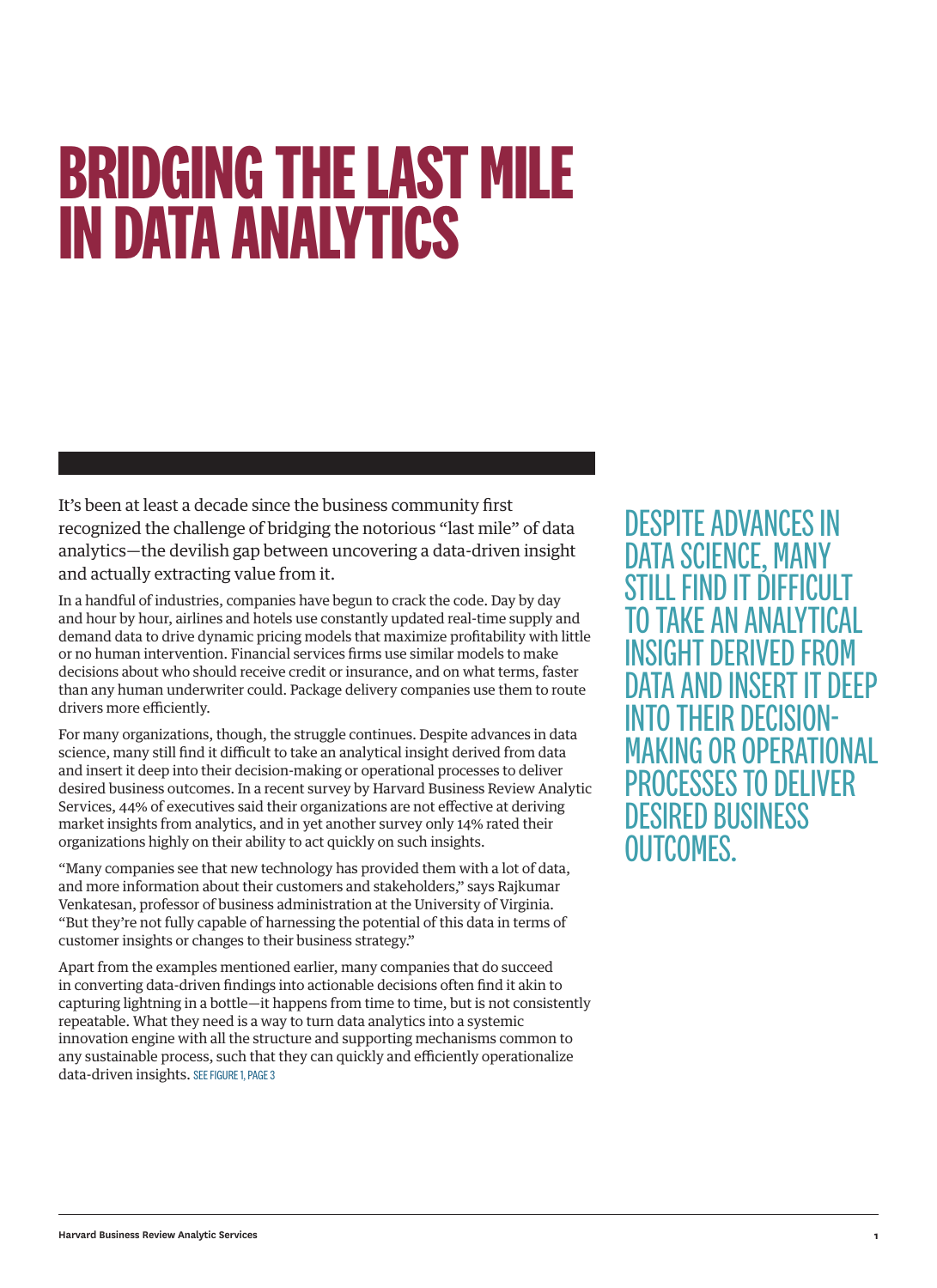## **TERADATA ANALYSIS**

## **How Flex Turns Insights into Action**

Last year, sketch-to-scale consumer electronics and industrial products manufacturer Flex Ltd. pared several days of inventory from its warehouse and manufacturing facilities, freeing over \$200 million in working capital from its balance sheet. The improvement was attributable in part to insights it was able to extract from a new data analytics regime it recently installed.

The transformation began in 2013 when Flex started looking for ways to streamline and improve its supply chain operations. That year, the company contracted with a third-party data analytics provider to migrate its internal data, including engineering, supply chain, and manufacturing data, to the provider's platform, which included a full suite of analytics tools. Flex then incorporated, and in many cases built internally, data visualization tools on top of that platform to make it easier for business users to understand and appreciate the insights it was able to deliver.

Concurrent with that effort, Flex worked to identify where it could influence outcomes. The first proof of concept, recalls a Flex Ltd. IT manager who helped oversee the implementation of a new data analytics platform for the company a few years ago, centered on a customer whose contract required that Flex deliver at least 99% of its orders on time. Flex used analytics to identify all conditions and processes that were involved in meeting that obligation, including those that impacted production. Examples included repair cycles, shift changes, and supply-demand mismatches. In addition, Flex took steps to ensure that its order management processes allocated product to orders based on a priority established by the customer. "If orders began to flow in that exceeded our supply or capacity, the customer would have full confidence that critical orders would be fulfilled to their highestpriority needs, such as a demo product for their CEO or a large order for a critical installation," the manager says. "We also used the analytics to make improvements and adjustments in production, such as adjusting how workers changed shifts, and improved the information passed from one shift to the next. To make sure this all worked, we kept an algorithm running constantly in the background to ensure product is allocated appropriately. The algorithm works like a magnet, attaching available material to customer orders. As a result, we were able to achieve 99% or better on-time delivery."

Elsewhere, the company introduced algorithms that looked for abnormalities in its accounts payable operations to identify possibly fraudulent activity, something it can now do daily instead of waiting until the end of the month. That's important, the manager notes, because "30 days, to a cybercriminal, is an eternity."

As it achieved early wins, Flex began to set up what it called data analytics "innovation labs" to address opportunities within different functional parts of the company—manufacturing, for example, and finance. "We wanted to give them a space where

they could go into our new system themselves and get their hands on the data in real time and just play around in that unstructured environment," the manager says. "They would learn what data really mattered, and then together we would come up with a process to use it more effectively."

Flex devoted considerable resources to developing the visualization tools that make it easy and intuitive for business users to understand what the data is telling them. Today it operates eight "Pulse" rooms featuring multiple touch screens that stretch half the height of the room's walls and can show data in a variety of formats. "We show inbound supply chain data, we show work in progress in manufacturing for different sites, we show the status of distribution on the outbound side," says John Wrenn, vice president, information technology, enterprise applications, for Flex. It's the same kind of information business users might have been able to access in the past, except that it's not siloed, it's not static, and it's not old. "One of the big differences," he notes, "is that you can drill down into the data from a very high level all the way to transaction-level information. Another difference is that it's not walled off by function. With our Pulse rooms, we have the ability to bring together 20, 30, 40 people from different disciplines and look together at supply chain issues, market issues, distribution issues. They can walk up to the screens and write on them, save screenshots, drill down into transaction-level detail and make real-time decisions based on what they're seeing. We've also integrated video conferencing into these rooms to allow for even more real-time collaboration, and in the last year we've released mobile and desktop versions to further increase the population that can use the software."

Wrenn says one key feature of the Pulse rooms is that users don't need to be data scientists to take advantage of them. "We've built them so that business users can easily access the data that's relevant to them," he says. "We've built different views depending on their interests and where their focus is in the business. The intent is for the various groups to be able to collaborate, point out anomalies and exceptions, and come up with solutions to real business problems."

For now, business leaders are still making and implementing those solutions based on what the data is showing them, but Wrenn says Flex also is working toward automating decisions where possible. In the meantime, it is taking opportunities to apply what it has learned in its supply chain operations more broadly throughout the organization. "Once we lifted and shifted the data for our supply chain, we were able to see there was a lot we could accomplish in operations, too," Wrenn notes. "Then we started moving into finance, and now the company is even moving into HR."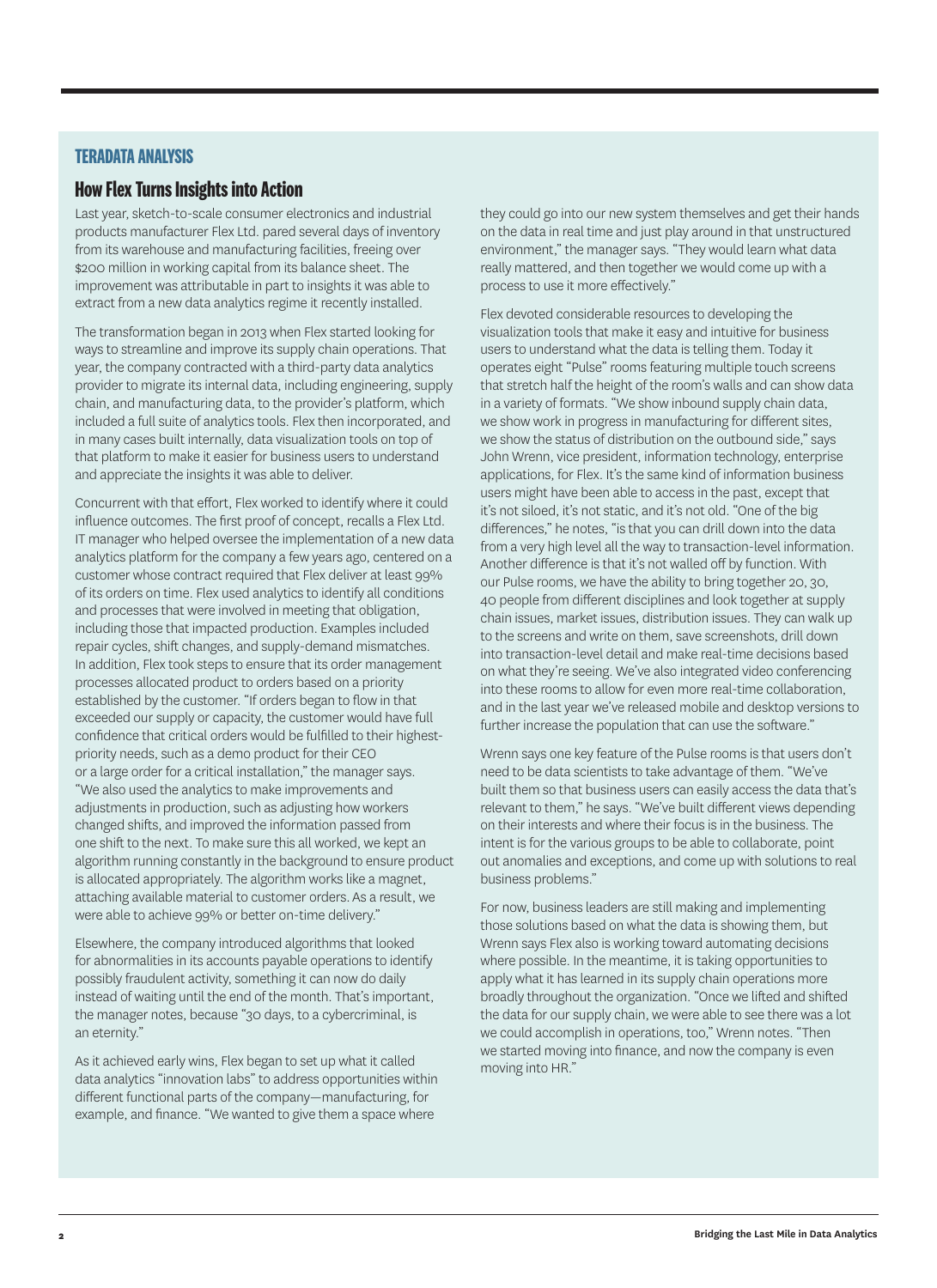## **FOUR KEY AREAS FOR CHANGE: TECHNOLOGY, PEOPLE, PROCESSES, AND STRATEGY**

## **Technology**

Technology limitations, once the core hurdle in harnessing data and the insights it can provide, are now the simplest of the challenges to overcome, particularly at the front end of the process—the collecting, cleaning, storing, processing, and analyzing of data. Companies of almost any size have access to technology that can create data-driven insights into how and where they make money, what drives customer behaviors, where they are struggling with inefficiencies, and how they might be impacted by externalities. Where they still struggle tends to be with delivering those insights at the scale and speed needed to realize value from them. It is one thing to build and train an algorithm or model, it turns out, and quite another to run it at scale across all customer data, not just a sample set, and deliver outputs fast enough to drive meaningful business decisions. The solution, in many cases, can be found in cloud-based services that can be scaled quickly, virtually on demand, with minimal taxing of the end users' resources. "We are fortunate to be living at a time when open-source technologies have become the fundamental building blocks for big data analytics," observes Jake Flomenberg, a partner at venture capital firm Accel. "Never before has there been so much at companies' fingertips."

To be sure, open-source technologies are not well-suited for every application. Not all analytic workloads are the same, and jobs of a certain complexity and time sensitivity may still be better handled by established relational database engines. The rise of tools that orchestrate analytics across multiple platforms has enabled companies to use the right platform for the right job, and optimize their investments as well as their analytic capabilities.

#### FIGURE 1

## **DIGITAL INNOVATORS USE CLOUD ANALYTICS FOR SPEED, INNOVATION**

Percentage indicating why their organization is using cloud-based platforms for data/analytics

**• DIGITAL INNOVATORS • FOLLOWERS • ANALOGS** 

#### Faster development than internal IT



SOURCE: HARVARD BUSINESS REVIEW ANALYTIC SERVICES SURVEY, JUNE 2016

WHERE COMPANIES STILL STRUGGLE TENDS TO BE WITH DELIVERING DATA-DRIVEN INSIGHTS AT THE SCALE AND SPEED NEEDED TO REALIZE VALUE FROM THEM.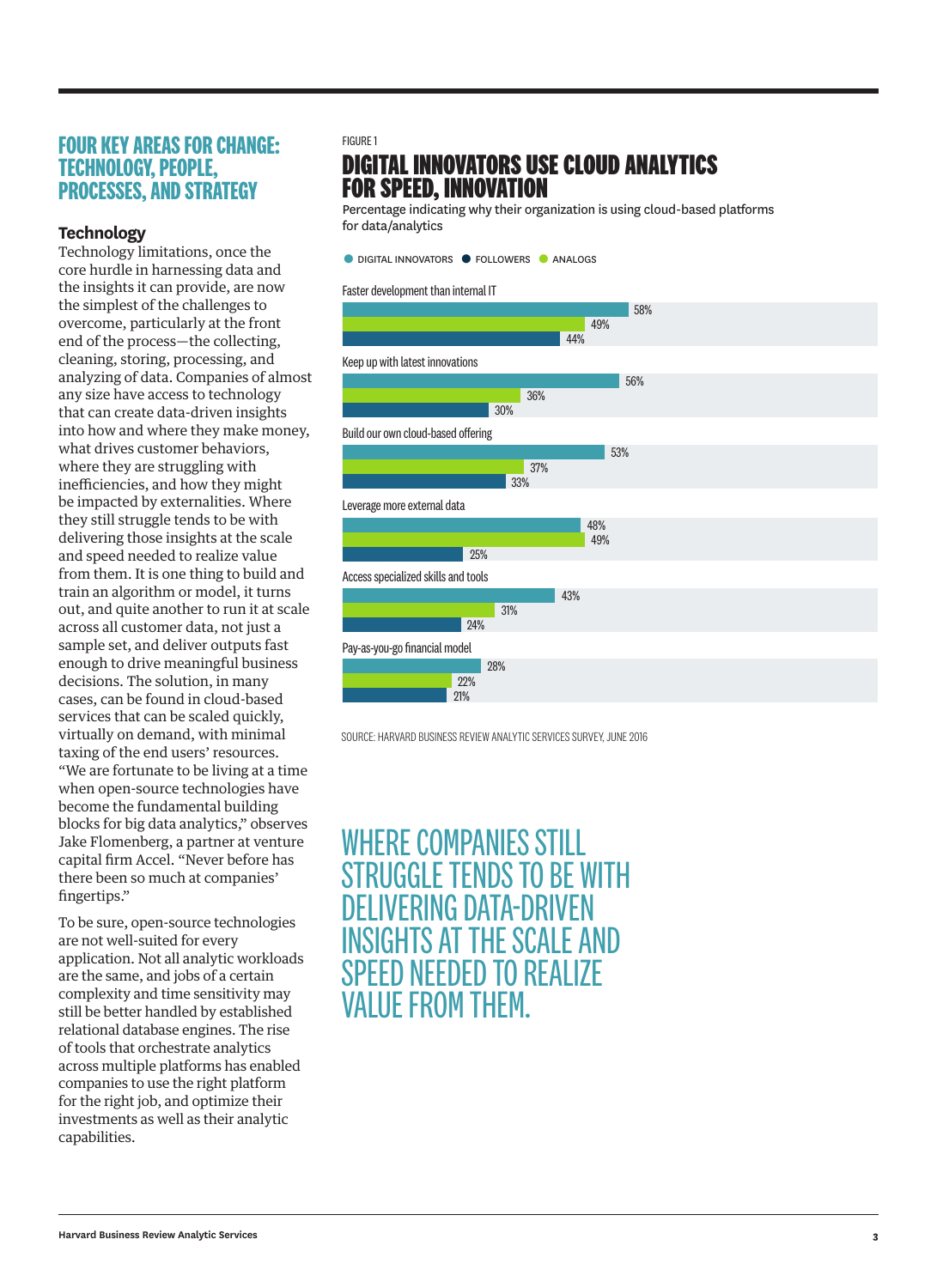"We are fortunate to be living at a time when **open-source** technologies have become the fundamental building blocks for big data analytics … Never before has there been so much at companies' fingertips," says Jake Flomenberg, partner at venture capital firm Accel.

> Where technology still needs to be vastly improved though, is at the back end of the process—the prickly last mile of data analytics. The need is for interfaces that make it easy for business leaders to confidently use analytical insights in their day-to-day decision making, says Matthias Winkenbach, a research scientist at the MIT Center for Transportation and Logistics and director of both the MIT Megacity Logistics Lab and the MIT Visual Analytics Lab..

> Until now, Winkenbach explains, business leaders relying on data for insights too often have accessed those insights via a presentation that might include tables, graphs, maps, and other statistical information explaining how their analytics team came to its conclusion. This was a static representation of the results, and when business leaders rightly challenged those results, perhaps asking for some tweaks to the inputs, it was time-consuming for the analytics team to respond. One solution, Winkenbach says, is visualization tools that allow decision-makers to easily explore the underlying data and results and more intuitively understand the findings. He cites the example of a large retailer he worked with to overhaul and optimize its distribution network. "We built a visualization interface to one of our design models, so decision-makers could challenge the results on the go," he says. "They could see what would happen if they moved a distribution center from point A to point B, or if they added more facilities. They could do this by tapping on a map and adding an icon for, say, a distribution center. Then, in the background, one of the simulation or optimization models developed by my team would instantly recompute what the implication of that would be."

All this is important, Winkenbach says, because the analytics engine is otherwise just a black box whose workings decision-makers don't understand. And as Robert Morison and Dan Magestro of the International Institute for Analytics point out in their recent paper, "Revisiting Common Obstacles to Analytics Success," people often don't trust what they don't understand, and don't use what they don't trust.

"The benefit of visualization tools is that they get you into a much faster-paced analytical process that involves not only the technical experts but also the dayto-day decision-makers," Winkenbach says. "You give them the ability to, on the fly, challenge the results, recompute the analysis, change something about the input parameters or the assumptions, and see how that would affect the results of the analysis."

While there already exist off-the-shelf tools that allow for rich visual analysis of data statically, in two dimensions, Winkenbach says, they don't allow for seamless interaction with end users. At the recently formed MIT Visual Analytics Lab, the goal is to create interfaces that invite intuitive human interaction. "We're not designed to interact with data and analysis through a mouse and keyboards, but rather through gesture, voice, and things like that," he says. "That's where the research of our lab will hopefully generate new solutions for the business sector." Among other things, he adds, the lab plans to explore the application of three-dimensional virtual reality technology to data analytics interfaces.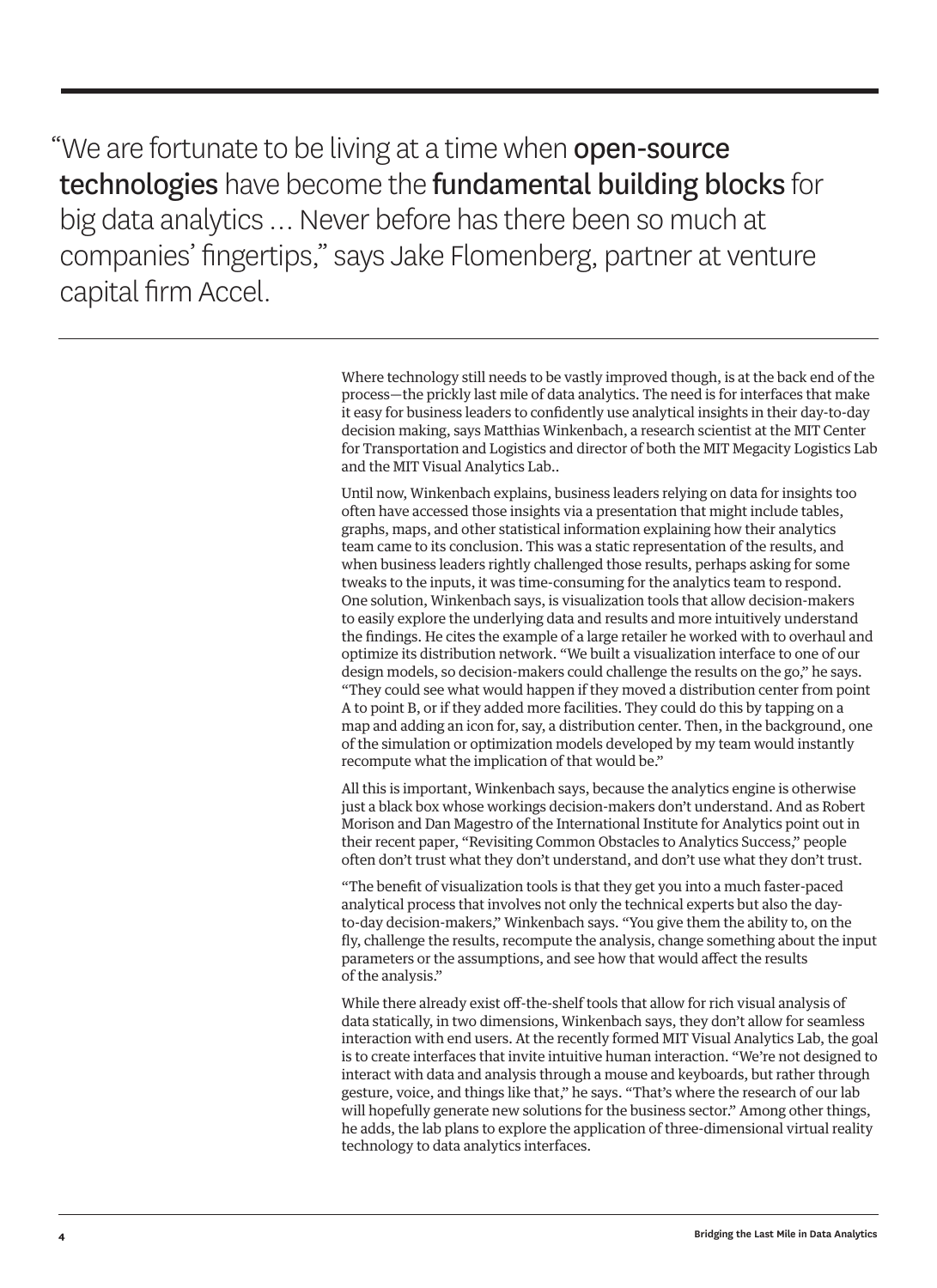Rather than wait for off-the-shelf solutions, some leading companies have already begun building their own sophisticated visualization tools. Consumer electronics and industrial products manufacturer Flex Ltd., for example, has built eight large visualization rooms at its facilities around the world featuring giant, interactive screens that allow business leaders and managers, largely untrained in data analytics, to quickly drill down into operational and supply chain data to anticipate and better manage inventories, manufacturing timelines, and deliveries. SIDEBAR, "HOW FLEX TURNS INSIGHTS INTO ACTION," PAGE 2

All these tools promise to become even more valuable as researchers continue to refine and advance the capabilities of artificial intelligence. AI is already at work in everyday applications like recommending music to listeners of online music streaming services or completing a Google search. In time, though, AI will allow machines to not just recommend a course of action but, in many areas, actually initiate its implementation. Enterprise-level businesses are already buying in. A recent survey of 260 large global organizations by research firm Vanson Bourne on behalf of data and analytics company Teradata found that 80% of those enterprises are already investing in AI—and expect a 187% return on their investment over the next 10 years.

### **People**

Challenges to translating analytics to action inevitably extend beyond technology to the people who use it—including what can sometimes seem an ingrained bias against the transfer of decision-making authority from human experience and instinct to data-driven analytics. "There's a fair amount of research about how decision-makers often want to appear to be data-driven and analytical, but aren't necessarily that analytical," says Tom Davenport, professor of information technology and management at Babson College and cofounder of the International Institute for Analytics. "They often ask for more data and analysis than they actually use, and still make decisions on the basis of their intuition."

If we accept that leaders lead less by word than example, this can clearly taint the corporate culture, and might also be reflected in an organization's commitment to spending the necessary money not only on the right data analytics tools but also on the right people to develop a data analytics and application platform—a double whammy for those trying to staff the organization at a time when there simply aren't enough data scientists to go around. And it's not just data scientists who are in short supply. Also highly in demand, and rarer still, are what Winkenbach calls data translators—people who know enough about data science to understand what's happening on the technical side of the process but also have a profound understanding of the business, so that they can help connect the two. Translators, he adds, can include the people who make the communication between machine and end user more intuitive. Computer scientists also are important to the process, Winkenbach concludes. "You need all three types: people who can do the math, people who can do the coding, and people who can do the translation into the business application."

Not surprisingly, academics who've explored the problem of completing the data analytics recognize that solutions depend on doing things differently around both technology and personnel. On the technology front, better visualization tools can make it easier for people to embrace data-driven insights. On the human front, executive leadership can present the idea of acting on those insights in ways that encourage rather than discourage frontline workers from accepting them. "If you make the employee feel like you're taking his or her job away, you're going to have a hard time getting them to adopt the new approach," says Flomenberg. "But if you say, 'Hey, you know that boring thing you do for 25 minutes before getting to your real work? We're going to automate it.' Well, it's much more likely that they'll be willing to accept that. And once they love the product they'll begin to use it more and rely on it for other things. Suddenly, they're twice as productive as they had

## **TERADATA ANALYSIS**

### **Recognizing the Difference Between Decision and Action**

Why do companies sometimes struggle with translating insights into action? One Flex IT manager who helped oversee the implementation of a new data analytics platform for the company a few years ago cautions that executives sometimes seem to confuse decision making with action—or are simply blind to all the

things that need to happen for their decisions to be implemented.

The manager cites, by way of example, a hypothetical industrial products manufacturer that equips its machines with sensors that can identify and flag the need for repairs. To actually turn those alerts into action, she says, the company needs a solid understanding of its organizational structure as it relates to field maintenance. "For many companies, it's not all that clean," the manager says. "Some of the people who would perform those repairs may not even be part of your organization; they may be subcontractors. Now you're looking at cascading a decision through a multi-company structure to get done what you need to do. That means you need a map not only of how you think things should work, but how they actually work—which can be two very distinct things."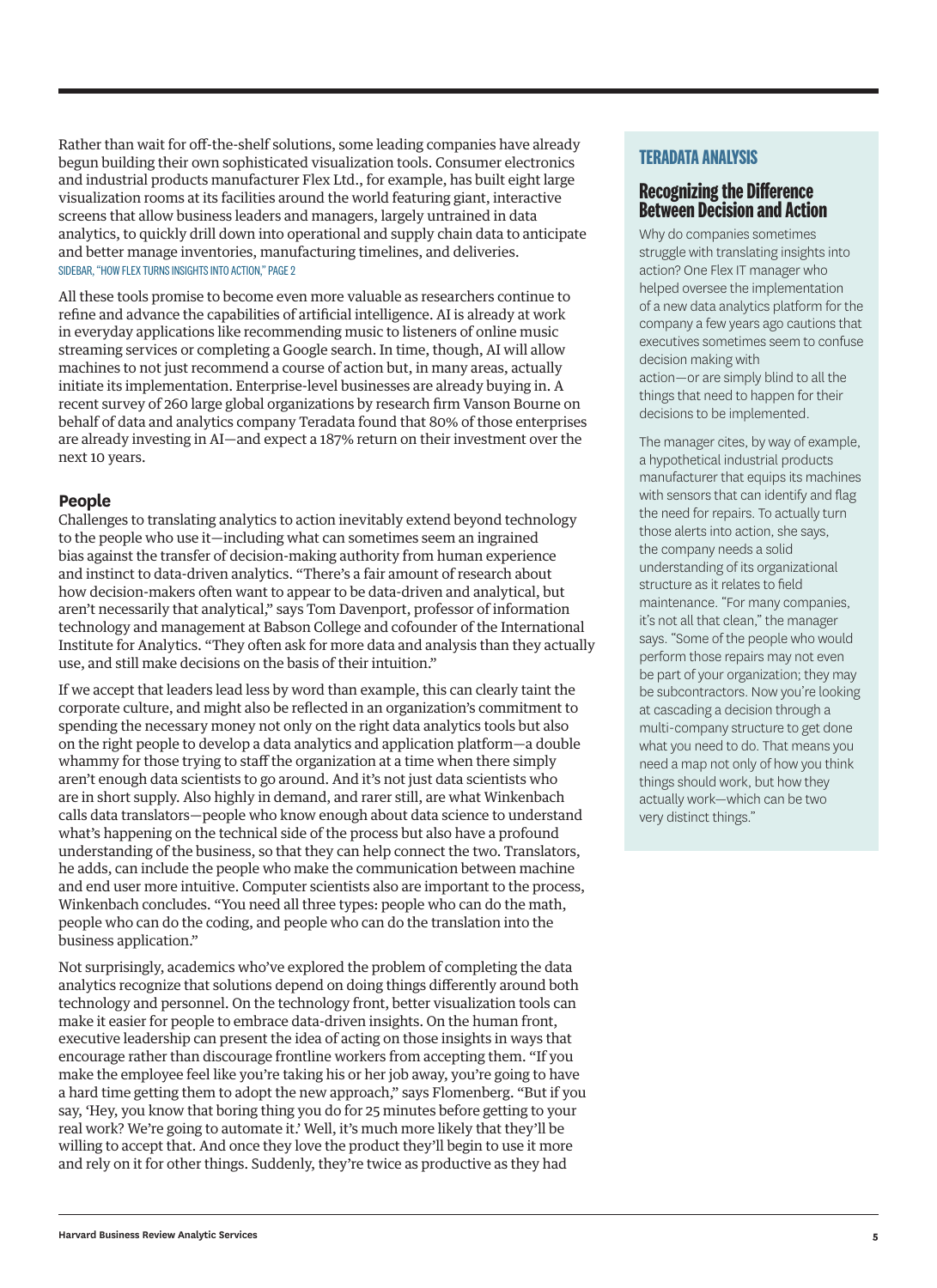

## THE RISE OF TOOLS THAT ORCHESTRATE ANALYTICS ACROSS MULTIPLE PLATFORMS HAS ENABLED COMPANIES TO USE THE RIGHT PLATFORM FOR THE RIGHT JOB, AND OPTIMIZE THEIR INVESTMENTS AS WELL AS THEIR ANALYTIC CAPABILITIES.

been. I'd argue in most cases, it will be this blend of human and machine that works best, as opposed to the machine doing everything."

In their paper, Morison and Magestro outline a series of steps organizations can take to counter the people-related challenges of crossing the last mile of data analytics. They include developing a cadre of data analytics "power users" in key business functions to lead by example and assist colleagues, being specific about what businesspeople in specific roles need to understand and can do with analytics, and having analytics and businesspeople shadow each other for a time. They also suggest forming an analyst community across the enterprise—at minimum a simple network but ideally a strong community—and always consulting this network before beginning any analytics initiatives. Companies, they say, should seek to create an analytics ecosystem within the organization, to participate in analytics ecosystems in the marketplace, and to leverage both to accelerate the business results of analytics.

#### **Process**

One reason companies struggle with turning data-driven insights into actionable decisions that improve their businesses—a reason they struggle to operationalize analytics—is that they create no formal structure, or process, to make it happen. They don't clearly identify or articulate the goals of data analytics, they don't track outcomes, they don't put in place the right tools to make it easy for decision-makers to understand the analyses they're presented, and perhaps worst of all, they allow the use of data-driven analyses to be viewed as an option rather than an imperative.

"They have a problem with the process part, even if they get the people and the technology right," says Venkatesan. "When you start on this journey, it should be with the intent of going toward making it an ongoing, routinized part of the culture rather than something that somebody is championing for one particular project."

Morison and Magestro concur, writing that "the goal is for analytical leadership to extend deeply and widely across the enterprise—and that's not a one-and-done deal." They encourage companies to provide analytics teams with strong visibility into the company's high-level priorities (give them a proverbial seat at the table), prioritize analytics projects and investment in accordance with the company's business strategy and needs, and perhaps even appoint a chief analytics officer.

"More and more, big, established companies are going to have to reevaluate their own business models and business-as-usual politics to figure out what they need to do in order to remain competitive," says Flomenberg.

Getting beyond the notion that analytical insights are optional decision-making inputs requires overcoming, in many cases, decades of historical precedent in which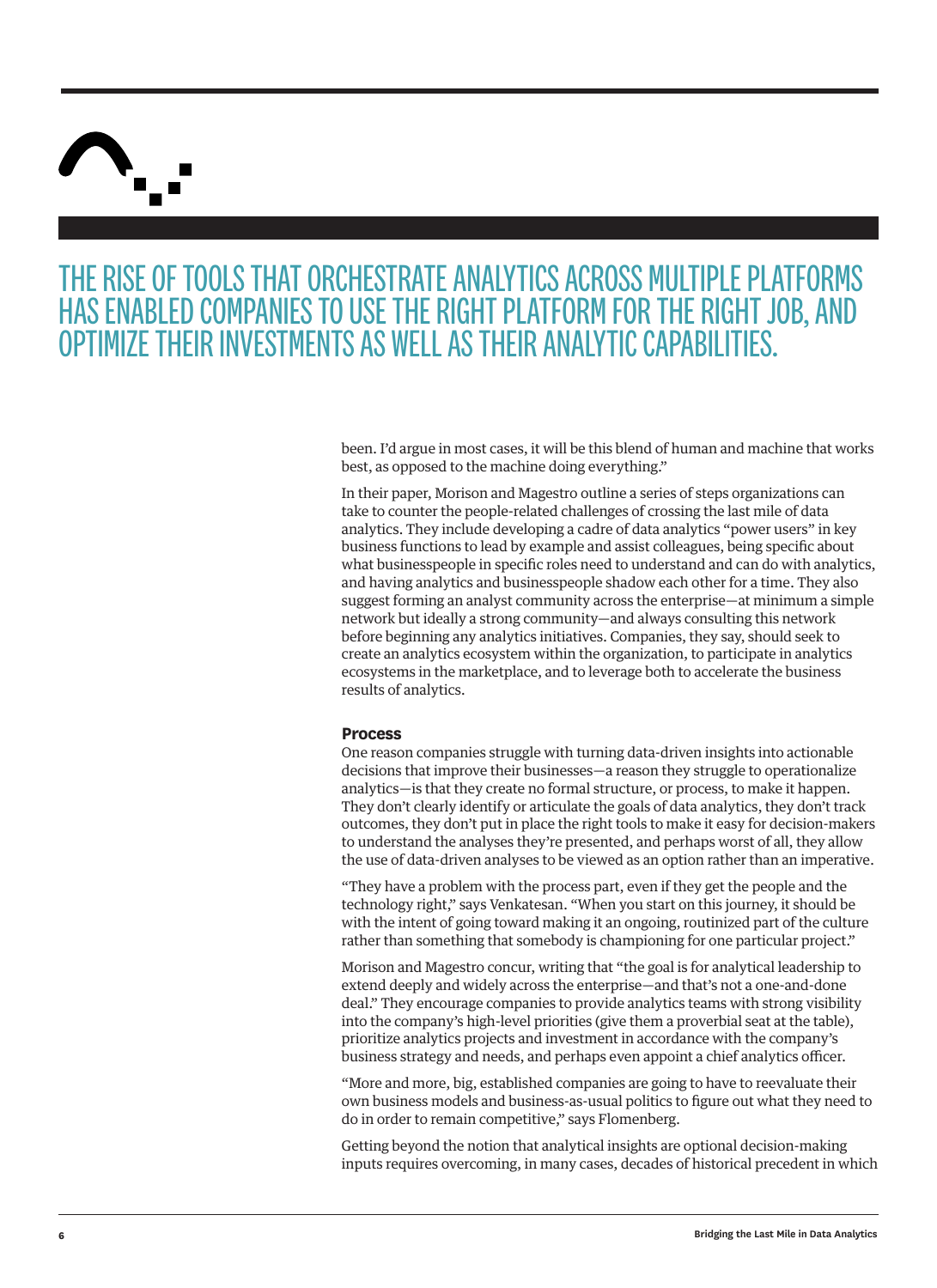analytics was, for most companies, an artisanal process, adds Davenport. Its success was driven to a large degree by the trust the decision-maker had in the analyst, and that decision-maker's willingness to consider the analyst's inputs.

Today, Davenport argues for taking the choice about whether to act on data-driven insights out of the hands of end users, at least in the case of repetitive and tactical decisions. He recalls, by way of example, working with a casino operator that had installed a data-driven price optimization program for hotel rooms at its resorts. The company initially allowed front-desk personnel a fair degree of autonomy in deciding whether to charge the prices recommended by the algorithm. "They found out that, in general, they were losing money as a result," he says. "So, over time they gave those people less and less autonomy over what to charge."

Davenport's argument would appear to endorse Flomenberg's push for what the latter calls "data-driven software," meaning software that produces actionable insights in near-real time. But even Flomenberg concedes that for every piece of workflow companies try to address with data analytics, the degree of automation that makes sense will vary. "In some cases," he says, "the software's job will be to surface as much information as it can, and let the really smart human beings take that information and figure out what to do next."

Indeed, the more complex the issue being analyzed, the greater the argument for keeping humans involved—no matter how advanced AI becomes. Even with a problem as seemingly straightforward as optimizing deliveries within a large city, Winkenbach says, it's unlikely that an analytical model could ever fully capture the true characteristics of the city, and so it would tend to suggest solutions that in some cases might not be optimal for real-world conditions. That's where visualization tools could help. "With more intuitive, more interactive tools for presenting analytics, someone could deliberately change the decision on a matter because they have context information the model doesn't have," Winkenbach says. "And even though the model suggests otherwise, that person could still know that their solution is the more viable, or perhaps the only viable, solution, because they have that additional information that they were not able to encode in the analytical model. In a way, we're talking about combining the power of computational analysis, which is very powerful and can compute a lot of things in very little time, with the power of human analysis, which can incorporate much richer context information into a decision than a computer possibly could."

### **Strategy**

With such a complex topic, and so much at stake, companies can't afford to tackle the data analytics last mile without a comprehensive strategy for getting where they want to go. And that, says Flomenberg, presupposes having an end goal—a specific, measurable objective, supported by an appropriate allocation of resources.

"I think it actually starts with the use case—defining what it is you want to accomplish in a data-driven way that serves your user population," Flomenberg says. "All the other decisions will flow from there. With some of the cloud-based APIs that are available today, there's an awful lot you can do right out of the box now that wasn't possible a decade ago. The art is in finding the right problems to apply them to elegantly." SIDEBAR: HOW FLEX TURNS INSIGHTS INTO ACTION, PAGE 2

One way to boost the odds of success, Flomenberg adds, is to look for small but achievable goals—quick wins. "If you start out with a small measurable objective and make the analytics team autonomous enough to achieve it, when they do achieve it, you'll inspire others," he says. "Then they'll say, 'Gosh, if you just do this extra 10% for us, you would make this whole other opportunity available for us.' And that's when you start to embed data analytics into your operations in a way that becomes sustainable and repeatable. You almost have to get started before you begin to see the full potential."

IN SOME CASES, THE SOFTWARE'S JOB WILL BE TO SURFACE AS MUCH INFORMATION AS IT CAN, AND LET THE REAL SMART HUMAN BEINGS TAKE THAT INFORMATION AND FIGURE OUT WHAT TO DO NEXT.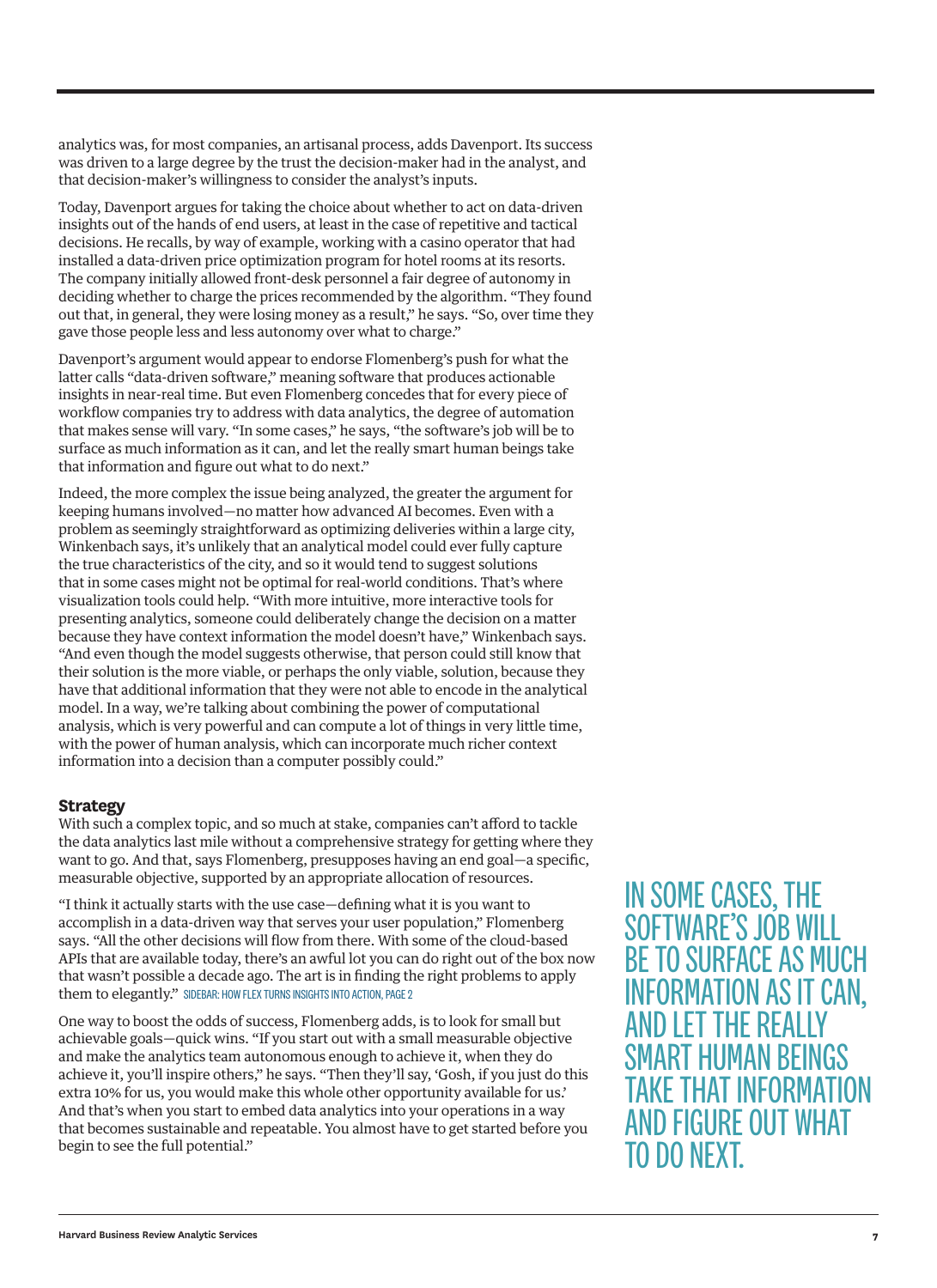The technology now exists to harness that data and develop insights that weren't possible, either, just five or 10 years ago. The challenge is to find a way to systematically convert those insights into decisions that grow and sustain the business.

## $\left[\begin{array}{c} 1 \\ 0 \end{array}\right]$  $\begin{bmatrix} 0 \\ 1 \\ 1 \end{bmatrix}$

AUTOMATING ANY SORT OF DECISION-MAKING TENDS TO WORK BEST WHERE DECISIONS ARE SMALL ONES MADE OVER AND OVER AGAIN.

Davenport points to pricing decisions as one place that companies can look to get their programs started. "I've always thought that if you want to make money with analytics, pricing is one of the best ways to do it," he explains. "Use it to figure out the optimal price for a particular product and charge that. That's a tactical, repetitive decision." He notes that automating any sort of decision-making tends to work best where decisions are small ones made over and over again, and for which companies have a lot of data at hand to create good analytics. Trying to use data analytics alone to make one-off decisions such as whether to buy a competitor or air a Super Bowl ad wouldn't make much sense, because there wouldn't be enough data available to model outcomes.

## **Getting Going**

For companies that wish to take better advantage of data analytics—to cross the data analytics last mile by finding a sustainable, repeatable way to convert datadriven insights into action—the path forward is clear. It begins with investing in the right technology not only on the front end of the process but now on the back end, too, so that decision-makers can be presented with analytical insights in a format that makes sense to them and makes it easy for them to take timely action.

On the people front, it means investing not only in data scientists who understand how to analyze data, but also in computer scientists who can write the necessary code and data translators who can help the analytics team and the business end users work in sync.

Companies also need to develop processes and procedures that promote and reward the application of data-driven insights to business decisions. For many, this will mean developing a consistent and systematic approach to creating data analytics models; deploying them at scale; managing them through the testing, tuning, refinement, and retirement lifecycle; and, finally, pushing analytic insights into decision-making, including via automated business rules where that makes sense.

Companies that lack the resources or expertise internally to do all these things will benefit from finding a partner that can help show them the way—one that has experience, depth, and breadth in artificial intelligence technologies like machine learning and deep learning, yes, but that also understands the role that people and process play in deriving maximum value from those technologies.

The data available to companies today exceeds, almost immeasurably, what was available to them just five or 10 years ago. The technology now exists to harness that data and develop insights that weren't possible, either, just five or 10 years ago. The challenge is to find a way to systematically convert those insights into decisions that grow and sustain the business. Companies won't realize the full promise of data analytics until they navigate its last mile.